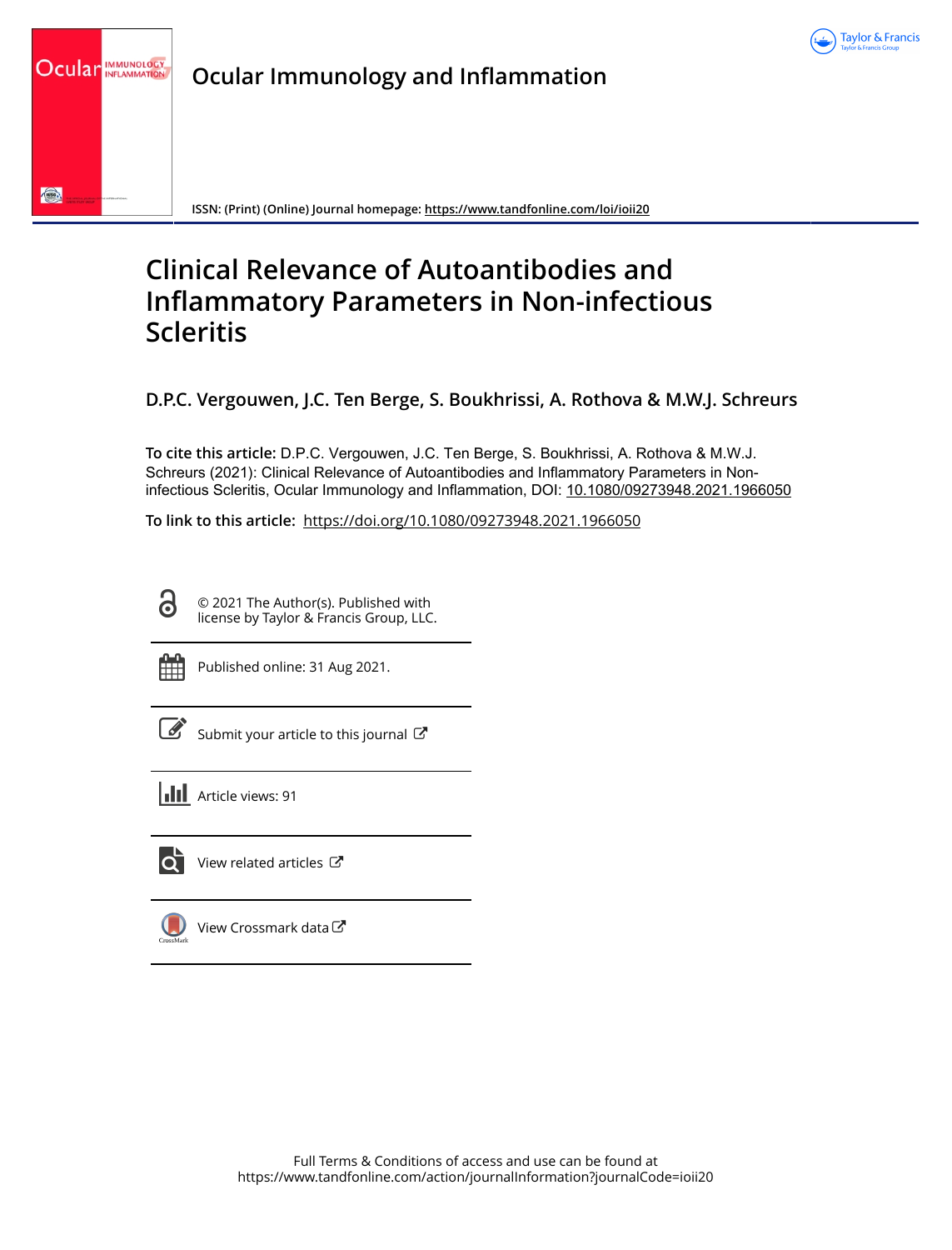#### RESEARCH ARTICLE

**a** OPEN ACCESS **O** Check for updates

Taylor & Francis Taylor & Francis Group

# **Clinical Relevance of Autoantibodies and Inflammatory Parameters in Non-infectious Scleritis**

D.P.C. Vergouwen, MD<sup>a,[b](#page-1-0)</sup>, J.C. Ten Berge, MD, PhD<sup>[a](#page-1-0)</sup>, S. Boukhrissi<sup>b</sup>, A. Rothova, MD, PhD<sup>a</sup>, and M.W.J. Schreurs, PhD<sup>b</sup>

<span id="page-1-0"></span><sup>a</sup>Department of Ophthalmology, Erasmus MC, University Medical Center, Rotterdam, The Netherlands; <sup>b</sup>Department of Immunology, Erasmus MC, University Medical Center, Rotterdam, The Netherlands

#### **ABSTRACT**

**Purpose:** Scleritis is a potentially blinding disorder, with highly unpredictable course and outcome. We analyzed the prevalence and clinical relevance of autoantibodies and inflammatory parameters in noninfectious scleritis.

**Methods:** Retrospective analysis of laboratory findings in all consecutive patients at the department of Ophthalmology of the Erasmus MC with non-infectious scleritis.

**Results:** We included 81 patients with non-infectious scleritis. A systemic autoimmune disease was present in 46%. Positive anti-nuclear antibodies were found in 30%, anti-neutrophil cytoplasmic antibodies were positive in 19%, and the presence of rheumatoid factor was shown in 17%. The aforementioned autoantibodies, as well as inflammatory parameters, failed to show prognostic clinical value. In contrast, anti-citrullinated peptide antibodies (ACPA), found in 9% of scleritis patients, were significantly associated with the development of scleral necrosis  $(P = .01)$ .

**Conclusions:** The presence of ACPA in patients with non-infectious scleritis was associated with the development of scleral necrosis.

#### **ARTICLE HISTORY**

Received 2 March 2021 Revised 31 July 2021 Accepted 2 August 2021

# **KEYWORDS**

Scleritis; serum autoantibodies; anti-nuclear antibodies; anti-cytoplasmic neutrophil antibodies; anticitrullinated peptide antibodies; inflammatory parameters; prognostic value

Scleritis is a potentially blinding eye disorder, characterized by inflammation of the sclera and pain. It is regularly associated with multiple severe complications, and frequently requires an aggressive treatment approach. $1-3$ 

<span id="page-1-1"></span>The pathogenesis of non-infectious scleritis is since long attributed to autoimmune processes, however, exact mechanisms are yet unresolved.<sup>4</sup> Systemic autoimmune diseases, including rheumatoid arthritis (RA), granulomatosis with polyangiitis (GPA), and relapsing polychondritis (RPC) are frequently present in patients suffering from scleritis, as well as their associated autoantibody markers, such as anti-nuclear antibodies (ANA), anti-neutrophil cytoplasmic antibodies (ANCA, including specific proteinase 3 (PR3)-cANCA and myeloperoxidase (MPO) pANCA antibodies), anti-citrullinated peptide antibodies (ACPA, mostly anti-cyclic citrullinated antibodies (anti-CCP)), and rheumatoid factor  $(RF)$ .<sup>4–8</sup> The presence of these autoantibodies is often used to support the diagnosis of an associated systemic autoimmune disease.

<span id="page-1-2"></span>The development and prognosis of scleritis are highly unpredictable, and a clear association between clinical parameters and autoimmune markers is lacking. Similarly, the clinical value of classical biomarkers of inflammation, including C-reactive protein (CRP) and erythrocyte sedimentation rate (ESR), as well as soluble IL-2 receptor (sIL2R), has not been identified in scleritis.

We performed an evaluation of laboratory findings to determine the prevalence and clinical relevance of autoantibodies and commonly examined inflammatory parameters in noninfectious scleritis.

#### **Materials and methods**

#### *Study population*

<span id="page-1-3"></span>We conducted a retrospective study, in which we reviewed medical data of all consecutive scleritis patients evaluated at the department of Ophthalmology of the Erasmus MC (Rotterdam, The Netherlands), between 2008 and 2020. We included 81 patients with non-infectious scleritis, who had undergone laboratory assessment at the moment of diagnosis, and/or at an arbitrary moment during the disease course. Included patients underwent full ophthalmic evaluation and work–up examination for scleritis according to national uveitis guidelines, which included analysis of ESR, CRP, HLA-B27, ANA (including anti-ENA and –dsDNA), ANCA (including specific PR3-cANCA and MPO-pANCA), RF, ACPA (anti-CCP), syphilis serology and interferon gamma release assay (IGRA, QuantiFERON–TB Gold In-Tube). Radiologic chest imaging was also performed.<sup>9</sup> According to the clinical manifestations, additional examinations and referral to appropriate subspecialists were performed (tailored approach). The diagnosis of non-infectious scleritis was made by an experienced ophthalmologist after full evaluation, including ultrasound B-scan when appropriate. According to the national guidelines, patients were treated using a step-up-approach with  $1<sup>st</sup>$  line (non-steroidal anti-inflammatory drugs or short course,  $\leq$ 3 months, of corticosteroids),  $2<sup>nd</sup>$  line (disease modifying anti-rheumatic drugs or long course, >3 months, of corticosteroids), or  $3<sup>rd</sup>$  line treatment (biological or cytostatics). The change to a more aggressive treatment step included either

CONTACT D.P.C. Vergouwen **©** d.vergouwen@erasmusmc.nl **□** Department of Ophthalmology, Erasmus University Medical Center, Dr. Molewaterplein 40, Rotterdam 3015 GD, The Netherlands

© 2021 The Author(s). Published with license by Taylor & Francis Group, LLC.

This is an Open Access article distributed under the terms of the Creative Commons Attribution-NonCommercial-NoDerivatives License (http://creativecommons.org/licenses/by-nc-nd/4.0/), which permits non-commercial re-use, distribution, and reproduction in any medium, provided the original work is properly cited, and is not altered, transformed, or built upon in any way.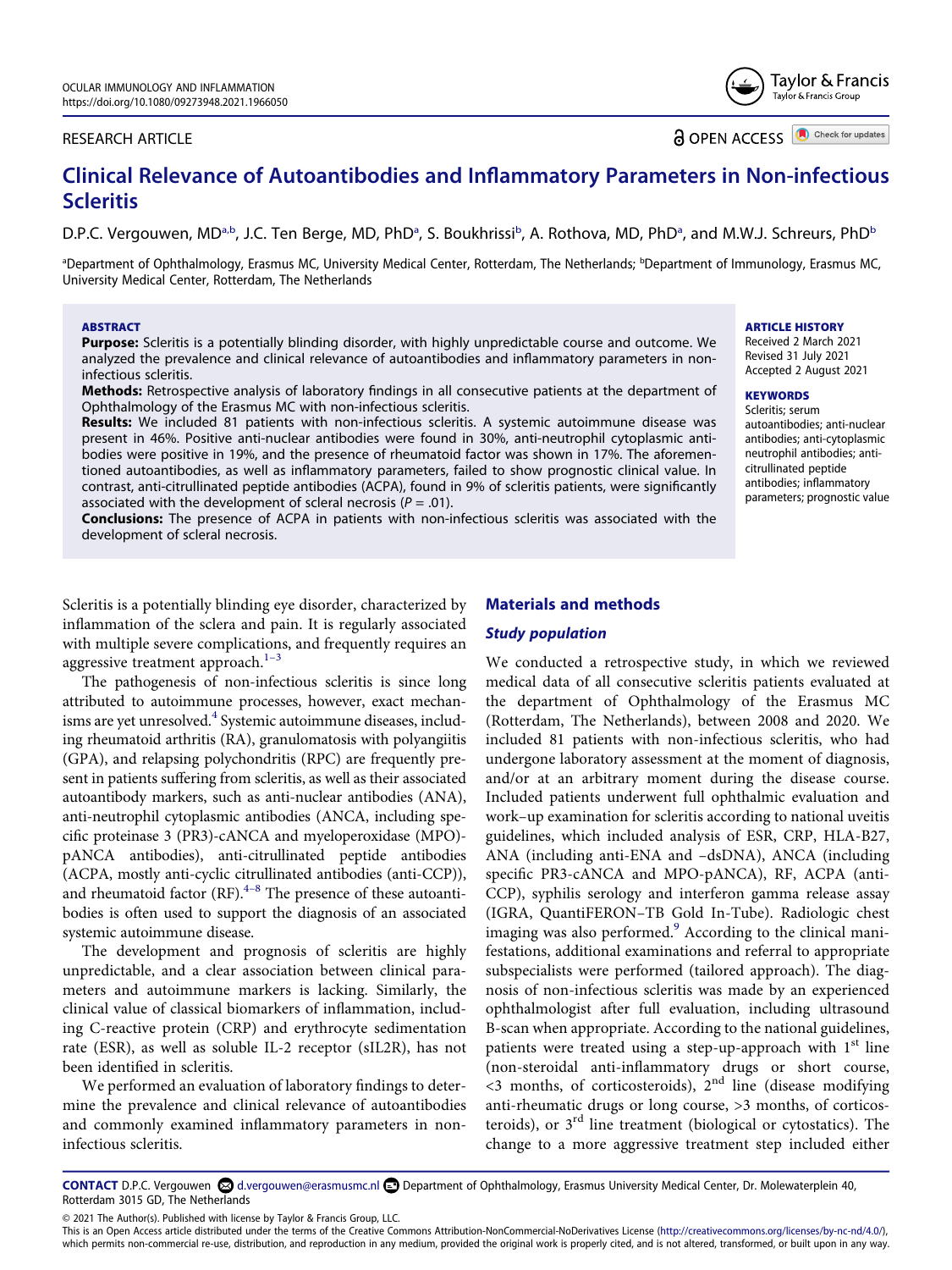addition of a new agent to previous treatment, or its substitution, depending on the individual situation (severity of disease, drug tolerance, or others). Included patients had regular ophthalmic re-examinations.

#### *Data collection & statistical analysis*

<span id="page-2-2"></span><span id="page-2-1"></span>We collected data on serum autoantibodies, including ANA, anti-ENA, anti-dsDNA antibodies, (c/p)ANCA, anti-MPO, anti-PR3, ACPA (anti-CCP), and RF, during an arbitrary moment in the disease course. ANA were determined using gold standard indirect immunofluorescence on HEp2 cells according to manufacturer's instructions (Inova, San Diego, CA), and were visually evaluated by fluorescence microscopy according to the International Classification on ANA Patterns  $(ICAP)$  nomenclature.<sup>[10](#page-5-3)</sup> ANCA were determined using indirect immunofluorescence on human granulocytes (Inova) and were visually evaluated by fluorescence microscopy based on presence of cytoplasmic (cANCA) or perinuclear (pANCA) patterns.<sup>11</sup> Anti-ENA (including SSA, SSB, UIRNP, Sm, CenpB, Scl70 and Jo-1), anti-dsDNA, RF (IgM), ACPA (anti-CCP), anti-PR3, and anti-MPO were determined using FEIA on the Phadia 250 system according to manufacturer's instructions (Thermo Fisher Scientific, Freiburg, Germany), and were registered as negative or positive. In addition, we gathered data regarding levels of common inflammatory parameters CRP (mg/l) and ESR (mm/h), determined by standard clinical chemistry, during the first laboratory evaluation of patients with active scleritis (within 90 days of onset of scleritis; only data of patients without systemic immunosuppressive treatment were used,  $N = 21$ ). Further, we gathered data on sIL-2 R levels (pg/ml), determined by human sCD25/IL-2 R ELISA Kit according to manufacturer's instructions (Diaclone, Besancon Cedex, France), which were recorded during active scleritis. Missing laboratory data were supplemented whenever possible from frozen stored sera of included patients.

Clinical data of included patients were collected from medical charts and included demographics, associated systemic autoimmune disease (if present), use of systemic immunosuppressive treatment, including the use of third line treatment options, and the time interval from onset of scleritis to third line treatment in months. In addition, clinical ocular data was gathered, including activity of scleritis, latest known visual acuity (VA), scleritis subtype (categorical variable), presence of scleral necrosis (dichotomous variable), and other ocular complications, which are specified in the subscript of [Table 3](#page-4-0).

Continuous data were reported as mean  $\pm$  range or standard deviation (SD), and categorical data were reported as number with percentage. Mann-Whitney-U test, Kruskal–Wallis test, Chi-square or Fischer's exact test, and logistic regression was performed to analyze results using SPSS version 25.0. In the logistic regression the dichotomous variable scleral necrosis was used instead of scleritis subtype for the presence of scleral necrosis. Statistical significance was defined as *P* < .05. The local Medical Ethics Committee (Erasmus MC, MEC-2012- 016) has reviewed and approved this study, and waived requirement for informed consent. The research was performed according to the Tenets of the Declaration of Helsinki.

<span id="page-2-0"></span>**Table 1.** Demographics of patients with non-infectious scleritis ( $N = 81$ ).

|                                  | No. (%) or mean $\pm$ SD (range) |
|----------------------------------|----------------------------------|
| Age onset                        | $51.2 \pm 16.3$ (13-83)          |
| Male                             | 31 (38)                          |
| Caucasian                        | 69 (85)                          |
| Bilateral disease                | 51 (63)                          |
| Location scleritis               |                                  |
| Anterior                         | 42 (53)                          |
| Posterior                        | 11 (14)                          |
| Panscleritis                     | 15 (19)                          |
| Sclerouveitis                    | 12 (15)                          |
| Subtype scleritis                |                                  |
| <b>Diffuse</b><br>D              | 38 (49)                          |
| Nodular                          | 13 (17)                          |
| Necrotizing                      | 15 (20)                          |
| Etiology                         |                                  |
| <b>Idiopathic</b>                | 43 (53)                          |
| Surgically induced               | 1(1)                             |
| Systemic disease                 | 37 (46)                          |
| Granulomatosis with polyangiitis | 12 (32)                          |
| Rheumatoid arthritis             | 6(16)                            |
| Relapsing polychondritis         | 7(19)                            |
| Giant cell arteritis             | 3(8)                             |
| Systemic lupus erythematodes     | 2(5)                             |
| Others <sup>a</sup>              | 7 (19)                           |

<sup>a</sup>Other systemic diseases included Psoriatric Arthritis, Behcet's disease, Cogan's syndrome, Colitis ulcerosa, Crohn's disease, Sjogren's disease, and Sarcoidosis)

#### **Results**

Baseline characteristics of 81 included scleritis patients are presented in [Table 1.](#page-2-0) Average age at onset of scleritis was 51 years, and the majority of patients was female (50/81; 62%). Systemic autoimmune disease was present in 46%, and included GPA (12/37; 32%), RPC (7/37; 19%), RA (6/37; 16%), or other systemic disease as indicated (12/37, 32%).

### *Presence of autoantibodies in scleritis*

Results of autoantibody detection are presented in [Table 2.](#page-3-0) ANA were found in 30% (24/80), while ANCA were found in 19% (15/80), both in varying titers. cANCA was seen in the majority (12 /15; 80%), mainly caused by specific PR3 antibodies, which were positive in 15% (11/72) of the entire cohort. pANCA was seen in 33% (5/15), while the clinically most relevant pANCA specificity MPO was not detected in the complete cohort. RF was positive in 17% (13/75), and ACPA (anti-CCP) was positive in 9% (7/75).

## *Association between autoantibodies and clinical features of scleritis*

The associations between the most prevalent autoantibodies and clinical features of scleritis are shown in [Table 3](#page-4-0). No associations were found between the autoimmune parameters examined and demographic features, such as age at onset, race, gender and laterality, and neither were any associations found with ANA positivity. ANCA positive scleritis patients required 3<sup>rd</sup> line treatment for their scleritis more often than ANCA negative patients  $(P = .01)$ . In patients with PR3 antibodies (largely overlapping with ANCA positive patients), anterior type of scleritis was seen more frequently than in patients lacking these antibodies ( $P = .03$ ). In addition, these patients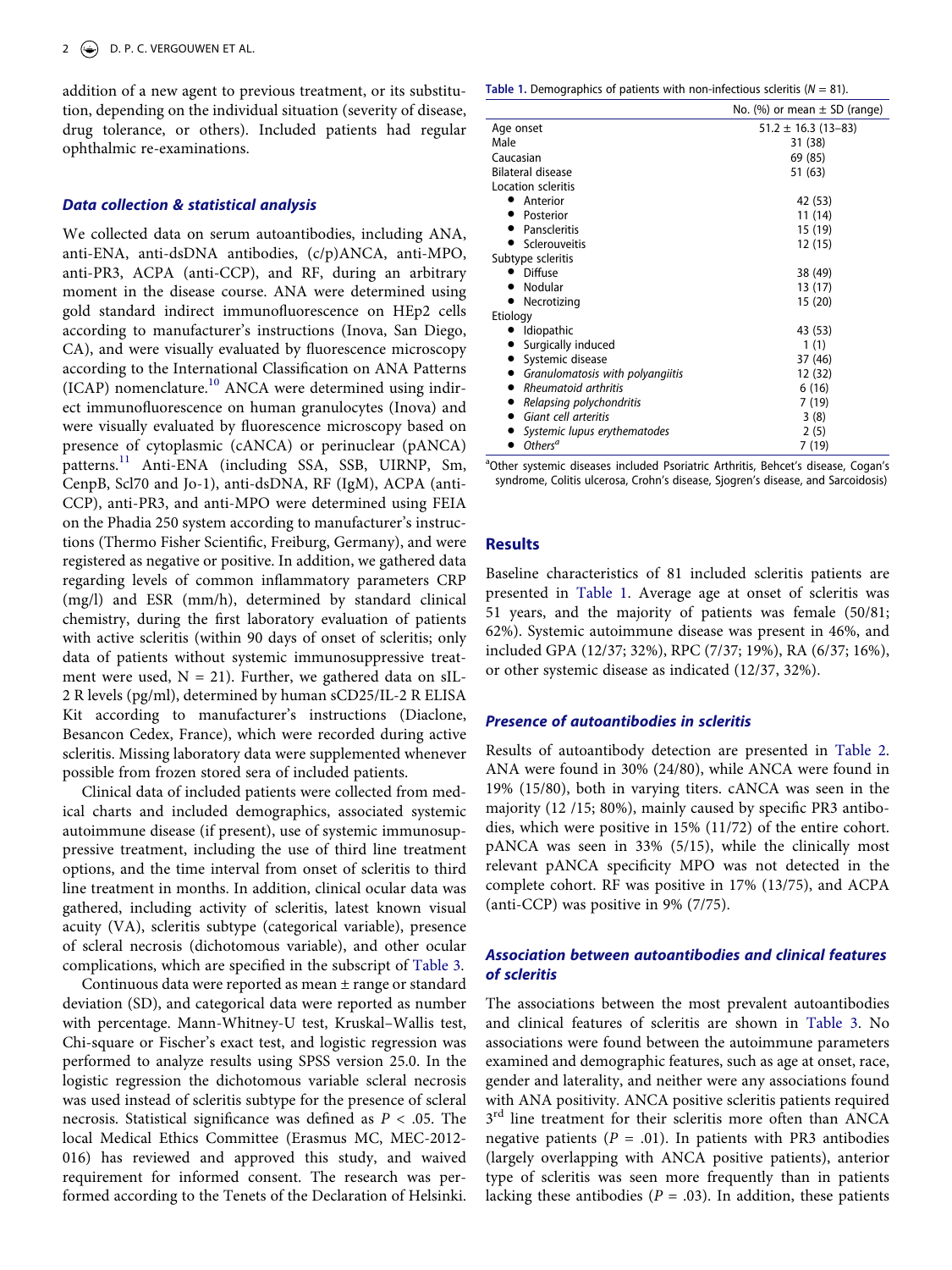<span id="page-3-0"></span>

| <b>Table 2.</b> Autoantibodies in patients with non-infectious scleritis ( $N = 81$ ) <sup>a.</sup> |  |  |  |  |  |  |  |  |  |  |  |  |
|-----------------------------------------------------------------------------------------------------|--|--|--|--|--|--|--|--|--|--|--|--|
|-----------------------------------------------------------------------------------------------------|--|--|--|--|--|--|--|--|--|--|--|--|

|                                                           | No. (%) or mean $\pm$ |
|-----------------------------------------------------------|-----------------------|
|                                                           | SD (range)            |
| ANA (total $N = 80$ )                                     |                       |
| • ANA titer (range)                                       | 24 (30)               |
| • ANA pattern                                             | $1/80 - 1/1280$       |
| • Homogeneous (AC-1)                                      | 6(25)                 |
| Speckled (AC-2,4,5,29)                                    | 11 (46)               |
| • Nucleolar (AC-8,9,10)                                   | 3(13)                 |
| • Nuclear dots (AC-6,7)                                   | 1(4)                  |
| • Cytoplasmic reticular/ AMA pattern (AC-21) <sup>b</sup> | 1(4)                  |
| $\bullet$ Unknown                                         | 3(13)                 |
| Anti-ENA <sup>c</sup> (total $N = 68$ )                   | 4(6)                  |
| Anti-dsDNA (total $N = 72$ )                              | 0(0)                  |
| ANCA (total $N = 80$ )                                    |                       |
| • ANCA titer (range)                                      | 15 (19)               |
| • ANCA subtype                                            | $1/20 - 1/5120$       |
| $\bullet$ CANCA <sup>d</sup>                              | 12 (80)               |
| $\bullet$ pANCA <sup>d</sup>                              | 5(33)                 |
| Anti-MPO (total $N = 72$ )                                | 0(0)                  |
| Anti-PR3 (total $N = 72$ )                                | 11(15)                |
| Mean level (IU/ml)                                        | $312.6 \pm 602.9$     |
|                                                           | $(3.4 - 2044.0)$      |
| RF (total $N = 75$ )                                      | 13 (17)               |
| Mean level (IU/ml) $(N = 7)^e$                            | $54.3 \pm 72.1$ (5.3- |
|                                                           | 200)                  |
| ACPA (anti-CCP, total $N = 75$ )                          | 7(9)                  |
| Mean level (U/ml)                                         | $205.3 \pm 152.7$     |
|                                                           | $(39 - 350)$          |

AC: ANA-pattern classification by the international consensus on ANA patterns; ANA: anti-nuclear antibodies; ANCA: anti-neutrophil cytoplasmic antibodies; MPO: myeloperoxidase; PR3: proteinase 3; ACPA: anti-citrullinated protein antibodies; Anti-CCP: anti-cyclic citrullinated peptide; RF: IgM rheumatoid factor; ENA: extractable nuclear antigens; anti-dsDNA: antibodies against double stranded DNA

<sup>a</sup>Please note that the number of tested patients for specific antibodies slightly varied (68–80).<br><sup>b</sup>Cytonlasmic pati

 $^{\circ}$ Cytoplasmic patterns on ANA IF are formally not registered as a positive ANA.<br>Santibodies against SSA were present in 3 patients (2 patients both SSA 52kD

Antibodies against SSA were present in 3 patients (2 patients both SSA 52kDa and 60kDa, in one patient only SSA 52kDa), antibodies against SSB, RNP and NXP2 were present in single patients.<br> $d_{\text{Two patient were both cAMCA and nA}}$ 

<sup>a</sup>Two patients were both cANCA and pANCA positive.<br><sup>e</sup>In 6 patients PE was moasured using outdated units o

<sup>e</sup>ln 6 patients RF was measured using outdated units or dilution factor, range (1/ 25-1/400), and were not included in this analysis.

required  $3<sup>rd</sup>$  line treatment more often ( $P = .01$ ). Interestingly, necrotizing scleritis occurred more frequently in patients with positive ACPA (six with RA, one RPC), (71%; *P* = .006). Chisquare test of dichotomous variable presence of scleral necrosis resulted in the same outcome. (71% scleral necrosis;  $P = .006$ ) In addition, ACPA positive patients had complications more often (86%;  $P = .009$ ), and became visually impaired in one eye (VA <0.5) more frequently, compared to patients lacking these antibodies (57%;  $P = .03$ ; [Table 3](#page-4-0)). After correction for the use of third line treatment, the above-mentioned associations remained significant (respectively  $P = .01$ ;  $P = .05$ ;  $P = .05$ ). No additional associations between the presence of examined antibodies or their levels and clinical characteristics (including posterior scleritis) were observed.

Patients with scleritis and systemic autoimmune diseases, most often GPA or RA, required 3<sup>rd</sup> line treatment more often than idiopathic cases  $(P = .007;$  Supplementary Table 1). Overall,  $3<sup>rd</sup>$  line treatment was initiated after an interval of 26 months, however in GPA the onset of  $3<sup>rd</sup>$  line treatment was much earlier compared to RA  $(4.0 \pm 3.7 \text{ months in GPA})$ , compared to  $42 \pm 78$  months in RA;  $P = .02$ ; Supplementary Table 1). After correction for the time interval from onset of scleritis to third line treatment, the association of scleral

necrosis with ACPA remained significant (*P* = .05), however, the associations between ACPA and the development of complications (*P* = .10) or visual impairment (*P* = .19) disappeared. Patients with idiopathic scleritis less often had necrotizing scleritis compared to the patients with systemic autoimmune disease (5% versus 20%;  $P = .02$ ), and were more often controlled with 1<sup>st</sup> or 2<sup>nd</sup> line treatment. (72% versus 52%;  $P = .007$ ; Supplementary Table 1). ANA positivity (11/43, 26%) in idiopathic cases showed no association with clinical manifestations or development of complications.

#### *Inflammatory parameters in scleritis*

During the active phase of the disease, average CRP was 6.2 mg/l (range 0–21), and ESR 25.4 mm/h (range 1–74). Elevated CRP >10 mg/l was observed in 19% (4/21), and elevated ESR >30 mm/h in 29% (6/21). No associations between CRP and/or ESR levels and clinical characteristics were identified. (Supplementary Table 2). SIL-2 R levels determined during active scleritis were not associated with development of necrosis ( $P = .85$ ), ocular complications ( $P = .64$ ), or visual impairment  $(P = 1.00)$  (Supplementary Table 2).

#### **Discussion**

Autoantibodies including ANA, ANCA (mainly cANCA), RF, and ACPA are commonly found in patients with noninfectious scleritis. ACPA positivity was closely associated with having RA, as expected, and frequent development of scleral necrosis, various ocular complications and visual impairment. Remarkable was our observation, that the interval between the onset of scleritis and the start of  $3<sup>rd</sup>$  line treatment for scleritis was shorter in patients with GPA, RPC and idiopathic scleritis compared to patients with RA.

<span id="page-3-3"></span><span id="page-3-1"></span>The course of scleritis in patients with systemic autoimmune disease was previously found to be more severe than in idiopathic cases.<sup>[2,](#page-5-5)12</sup> We generally confirm this finding, however, we observed that specifically GPA represented an exception in our series and was not associated with a poor prognosis.<sup>13</sup> We noted that our patients with GPA-scleritis were rapidly treated with  $3<sup>rd</sup>$  line treatment, which might explain their improved prognosis in our series. In contrast to previous findings, scleritis associated with RA was characterized by severe complications. $14,15$  $14,15$  The longer delay in time to  $3<sup>rd</sup>$  line treatment in our cohort might explain this finding.

<span id="page-3-5"></span><span id="page-3-4"></span><span id="page-3-2"></span>The relevance of ANCA detection for systemic autoimmune vasculitis is generally accepted, as well as RF and ACPA (anti-CCP) for RA, and ANA, anti-ENA and anti-dsDNA for SLE. $4,6,7,16$  $4,6,7,16$  $4,6,7,16$  $4,6,7,16$  $4,6,7,16$  In our series, the prevalence of these autoantibodies was slightly higher than previously reported.<sup>17-19</sup> This finding may be partly due to our tertiary referral center specialized in immunological disorders, or might in part be attributable to the use of different, more sensitive laboratory techniques for autoantibody detection.

<span id="page-3-6"></span>In our series of patients with non-infectious scleritis, the presence of ANA was not associated with ocular clinical features or severity. In RA, the development of ANA during treatment with disease modifying anti-rheumatic drugs was associated with worse prognosis. $20$  Further, the presence of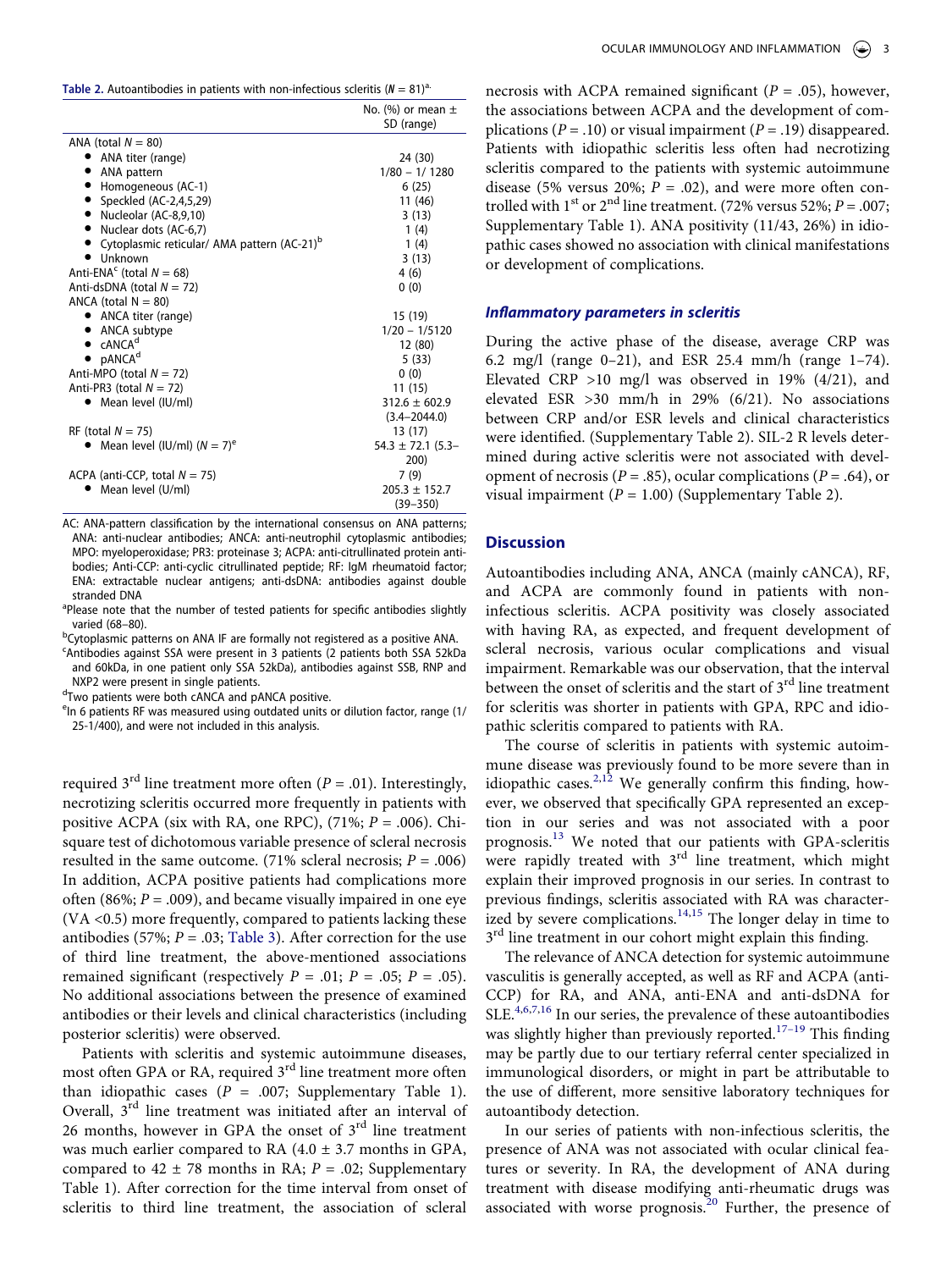<span id="page-4-0"></span>

| Table 3. Autoantibodies in scleritis and their clinical associations. |
|-----------------------------------------------------------------------|
|-----------------------------------------------------------------------|

|                                                | Overall (81) | $ANA +$<br>(23/80) | Versus<br>ANA -<br>P-value | $ANCA +$<br>(15/80) | Versus<br>ANCA-<br>P-value | Anti-PR3 $+$<br>(11/71) | Versus<br>anti-PR3-<br>P-value | $RF + (13/75)$ | Versus<br>RF-<br>P-value | $ACPA+$<br>(7/75) | Versus<br>ACPA-<br>P-value |
|------------------------------------------------|--------------|--------------------|----------------------------|---------------------|----------------------------|-------------------------|--------------------------------|----------------|--------------------------|-------------------|----------------------------|
| Location                                       |              |                    | 0.31                       |                     | 0.08                       |                         | 0.03                           |                | 0.30                     |                   | 0.48                       |
| Anterior<br>$\bullet$                          | 42 (53)      | 15(65)             |                            | 12 (80)             |                            | 10(91)                  |                                | 10(77)         |                          | 5(71)             |                            |
| Posterior<br>$\bullet$                         | 11 (14)      | 2(9)               |                            | 1(7)                |                            | 0(0)                    |                                | 1(8)           |                          | 0(0)              |                            |
| Panscleritis<br>$\bullet$                      | 15 (19)      | 2(9)               |                            | 0(0)                |                            | 0(0)                    |                                | 2(15)          |                          | 2(29)             |                            |
| Sclerouveitis                                  | 12(15)       | 4 (17)             |                            | 2(13)               |                            | 1(9)                    |                                | 0(0)           |                          | 0(0)              |                            |
| Subtype                                        |              |                    | 0.17                       |                     | 0.19                       |                         | 0.32                           |                | 0.38                     |                   | 0.006                      |
| <b>Diffuse</b><br>$\bullet$                    | 38 (49)      | 9(39)              |                            | 4(31)               |                            | 4(44)                   |                                | 5(39)          |                          | 1(14)             |                            |
| Nodular<br>$\bullet$                           | 13(17)       | 7(30)              |                            | 3(23)               |                            | 3(33)                   |                                | 2(15)          |                          | 1(14)             |                            |
| Necrotizing                                    | 15(20)       | 5(22)              |                            | 5(39)               |                            | 2(22)                   |                                | 5(39)          |                          | 5(71)             |                            |
| Ocular complications <sup>a</sup>              | 27(35)       | 9(39)              | 0.80                       | 6(43)               | 0.55                       | 4(40)                   | 1.00                           | 6(50)          | 0.34                     | 6(86)             | 0.009                      |
| Visual impairment (VA<0.5<br>at least one eye) | 15 (19)      | 3(13)              | 0.53                       | 3(20)               | 1.00                       | 1(9)                    | 0.44                           | 5(39)          | 0.12                     | 4(57)             | 0.03                       |
| Highest systemic                               | 75 (93)      | 22 (96)            | 0.71                       | 15 (100)            | 0.01                       | 10 (91)                 | 0.04                           | 12 (92)        | 0.09                     | 7                 | 0.12                       |
| treatment <sup>b</sup>                         | 16(21)       | 4(18)              |                            | 0(0)                |                            | 0(0)                    |                                | 2(15)          |                          | (100)             |                            |
| $\bullet$ 1 <sup>st</sup> line                 | 23(31)       | 8(36)              |                            | 3(20)               |                            | 1(10)                   |                                | 1(8)           |                          | 0(0)              |                            |
| $\bullet$ 2 <sup>nd</sup> line                 | 36 (48)      | 10(46)             |                            | 12 (80)             |                            | 9(90)                   |                                | 10(77)         |                          | 1(14)             |                            |
| $\bullet$ 3 <sup>rd</sup> line                 |              |                    |                            |                     |                            |                         |                                |                |                          | 6(86)             |                            |

ANA: anti-nuclear antibodies; ANCA: anti-neutrophil cytoplasmic antibodies; PR3: proteinase 3; RF: IgM rheumatoid factor; ACPA: anti-citrullinated protein antibodies; VA: Visual acuity<br><sup>a</sup>Includes cataract, glaucoma, cystoid macular edema, choroidal folds and effusion, papillary edema, subretinal fluid, pigment epithelial detachment, retinal detachment,

peripheral ulcerative keratitis, scleral perforation, and enucleation.

 $^{\rm b}$ 1st line (non-steroidal anti-inflammatory drugs/ corticosteroids <3 months), 2nd line (disease modifying anti-rheumatic drugs/ corticosteroids >3 months), 3rd line (biologicals/ cytostatics)

<span id="page-4-1"></span>ANCA was previously associated with worse prognosis of scleritis, which could not be reproduced in our study.<sup>[6](#page-5-10),[19](#page-5-15),[21](#page-5-16),[22](#page-5-17)</sup> As we discussed before, the rapid use of  $3<sup>rd</sup>$  line treatment in ANCA positive patients with scleritis in our series might have prevented its severe complications, and explain the observed discrepancy. The high frequency of anterior scleritis in PR3 positive patients was notable, and to the best of our knowledge, not reported in previous articles.

<span id="page-4-2"></span>The presence of ACPA and its levels were previously associated with more severe RA.<sup>23-25</sup> As a consequence, one might expect that scleritis occurs more often in RA patients with ACPA.<sup>[23,](#page-5-18)26</sup> The exact prognostic value of ACPA in patients with scleritis remains unclear. In our study, we found that the presence of ACPA was clearly associated with worse prognosis of scleritis. Apparently, the presence of ACPA is associated with both more severe articular and extra-articular disease manifestation in RA. Pathogenically, ACPAs induce macrophage TNF-α production, osteoclastogenesis and complement activation. They also induce the formation of neutrophil extracellular traps (NETs). NETs, increased in RA, are a source of citrullinated autoantigens in RA and induce fibroblast interleukin-8 production.<sup>27</sup>

<span id="page-4-3"></span>The levels of CRP and ESR determined during the first available laboratory evaluation after diagnosis were not associated with a more severe course of the disease or with its clinical parameters, although the number of examined patients was limited. We cannot exclude that some associations of these inflammatory markers could be found in larger cohorts. A reliable serological biomarker for inflammatory T-cell activation is sIL-2 R level.<sup>28</sup> Activation of T-cells results in the expression of IL-2 receptors on the cell surface, and shedding of sIL-2 R in the circulation. It is mainly used to support the diagnosis of sarcoi<span id="page-4-4"></span>dosis, however sIL-2 R levels are typically elevated in various autoimmune and inflammatory conditions.<sup>28</sup> We found no associations between sIL-2 R levels determined in the active phase of scleritis and its type, severity, or required treatment.

Our study is limited by the restricted number of patients, especially for the analysis of CRP, ESR, and sIL2R, as well by its retrospective design. In our retrospective setting we could not use the current grading systems for the severity of scleritis, and choose clear end points, such as the occurrence of specific complications and visual impairment.<sup>[29,](#page-5-22)30</sup> However, our evaluation provides a comprehensive analysis of autoantibodies and inflammatory parameters in non-infectious scleritis.

<span id="page-4-5"></span>In conclusion, we investigated the prevalence and clinical relevance of autoantibodies and commonly examined inflammatory parameters in non-infectious scleritis. Our main finding is that the presence of ACPA (anti-CCP) in patients with non-infectious scleritis in the context of RA was associated with the development of scleral necrosis. These patients might benefit from  $3<sup>rd</sup>$  line treatment during the initial stages of the disease, preventing severe ocular damage. Further research using an expanded set of (novel) biomarkers might further improve clinical management of these patients.

#### **Acknowledgments**

This work was supported by Stichting Lijf en Leven under Grant [number L&L/mon/19-007].

#### **Disclosure statement**

No potential conflict of interest was reported by the author(s).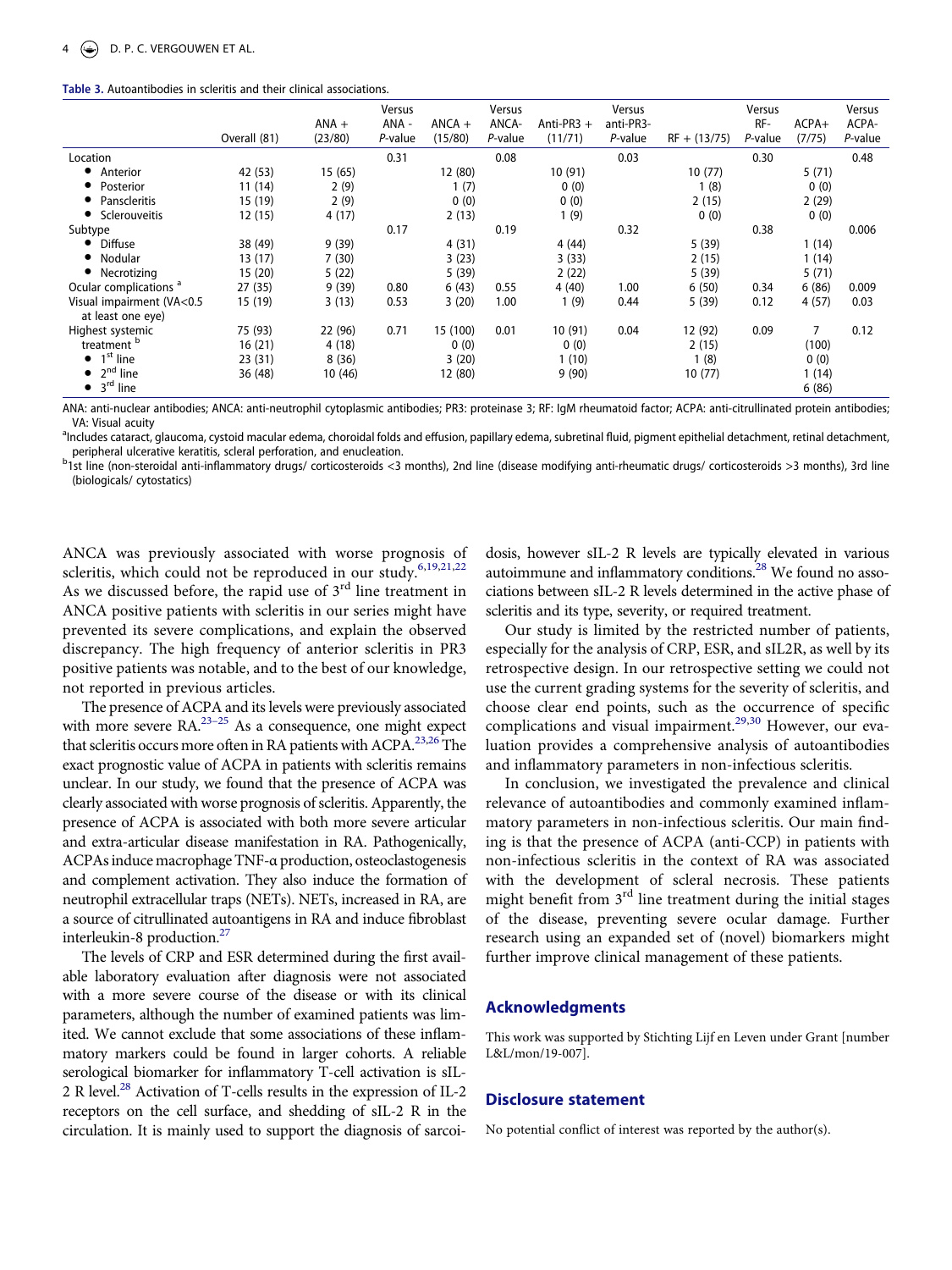#### **References**

- <span id="page-5-0"></span>1. Watson PG, Hayreh SS. Scleritis and episcleritis. *Br J Ophthalmol*. [1976;](#page-1-1)60(3):163–191. doi:[10.1136/bjo.60.3.163](https://doi.org/10.1136/bjo.60.3.163).
- <span id="page-5-5"></span>2. Wieringa WG, Wieringa JE, ten Dam-van Loon NH, Los LI. Visual outcome, treatment results, and prognostic factors in patients with scleritis. *Ophthalmology*. [2013;](#page-3-1)120(2):379–386. doi:[10.1016/j.](https://doi.org/10.1016/j.ophtha.2012.08.005) [ophtha.2012.08.005](https://doi.org/10.1016/j.ophtha.2012.08.005).
- 3. Sainz de la Maza M, Molina N, Gonzalez-Gonzalez LA, Doctor PP, Tauber J, Foster CS. Clinical characteristics of a large cohort of patients with scleritis and episcleritis. *Ophthalmology*. 2012;119 (1):43–50. doi:[10.1016/j.ophtha.2011.07.013](https://doi.org/10.1016/j.ophtha.2011.07.013).
- <span id="page-5-1"></span>4. Wakefield D, Di Girolamo N, Thurau S, Wildner G, McCluskey P. Scleritis: immunopathogenesis and molecular basis for therapy. *Prog Retinal Eye Res*. [2013;](#page-1-2)35:44–62. doi:[10.1016/j.preteyeres.2013.02.004](https://doi.org/10.1016/j.preteyeres.2013.02.004).
- 5. Orr C, Vieira-Sousa E, Boyle DL, et al. Synovial tissue research: a state-of-the-art review. *Nat Rev Rheumatol*. 2017;13(8):463–475. doi:[10.1038/nrrheum.2017.115.](https://doi.org/10.1038/nrrheum.2017.115)
- <span id="page-5-10"></span>6. Akpek EK, Thorne JE, Qazi FA, Do DV, Jabs DA. Evaluation of patients with scleritis for systemic disease. *Ophthalmology*. [2004;](#page-3-2)111(3):501–506. doi:[10.1016/j.ophtha.2003.06.006](https://doi.org/10.1016/j.ophtha.2003.06.006).
- <span id="page-5-11"></span>7. Lin P, Bhullar SS, Tessler HH, Goldstein DA. Immunologic markers as potential predictors of systemic autoimmune disease in patients with idiopathic scleritis. *Am J Ophthalmol*. [2008;](#page-3-2)145 (3):463–471.e461. doi:[10.1016/j.ajo.2007.09.024](https://doi.org/10.1016/j.ajo.2007.09.024).
- 8.. Mills RAD, Weeramanthri TS, Hollingsworth PN, Cooper RL. Antineutrophil cytoplasmic antibody in uveitis and scleritis. *Aust New Zeal J Ophthalmol*. 1991;19(1):71–73.doi:[10.1111/j.1442-](https://doi.org/10.1111/j.1442-9071.1991.tb01804.x) [9071.1991.tb01804.x](https://doi.org/10.1111/j.1442-9071.1991.tb01804.x).
- <span id="page-5-2"></span>9. Uveitis R. *Uveitis Screening*. Nederlands: Oogheelkundig Gezelschap; [2015:](#page-1-3)36–39.
- <span id="page-5-3"></span>10. Damoiseaux J, Andrade LEC, Carballo OG, et al. Clinical relevance of HEp-2 indirect immunofluorescent patterns: the International Consensus on ANA patterns (ICAP) perspective. *Ann Rheum Dis*. [2019;](#page-2-1)78(7):879–889. doi:[10.1136/annrheumdis-2018-214436.](https://doi.org/10.1136/annrheumdis-2018-214436)
- <span id="page-5-4"></span>11. Savige J, Gillis D, Benson E, et al. International consensus statement on testing and reporting of antineutrophil cytoplasmic antibodies (ANCA). *Am J Clin Pathol*. [1999](#page-2-2);111(4):507–513. doi:[10.1093/ajcp/111.4.507.](https://doi.org/10.1093/ajcp/111.4.507)
- <span id="page-5-6"></span>12. Kempen JH, Pistilli M, Begum H, et al. Remission of non-infectious anterior scleritis: incidence and predictive factors. *Am J Ophthalmol*. [2019](#page-3-1) Apr 3. pii: S0002-9394(19)30134-5. doi:[10.1016/j.ajo.2019.03.024](https://doi.org/10.1016/j.ajo.2019.03.024).
- <span id="page-5-7"></span>13. Sainz de la Maza M, Foster CS, Ns J. Scleritis associated with systemic vasculitic diseases. *Ophthalmology*. [1995](#page-3-3);102(4):687–692. doi:[10.1016/S0161-6420\(95\)30970-0.](https://doi.org/10.1016/S0161-6420(95)30970-0)
- <span id="page-5-8"></span>14. Sainz de la Maza M, Foster CS, Jabbur NS. Scleritis associated with rheumatoid arthritis and with other systemic immune-mediated diseases. *Ophthalmology*. [1994](#page-3-4);101(7):1281–1286;discussion 1287– 1288. doi:[10.1016/S0161-6420\(94\)31178-X](https://doi.org/10.1016/S0161-6420(94)31178-X).
- <span id="page-5-9"></span>15. De Sousa JM, Trevisani VFM, Modolo RP, Gabriel LAR, Vieira LA, de Freitas D. Comparative study of ophthalmological and serological manifestations and the therapeutic response of patients with isolated scleritis and scleritis associated with systemic diseases. *Arq Bras Oftalmol*. [2011](#page-3-4);74(6):405–409. doi:[10.1590/S0004-27492011](https://doi.org/10.1590/S0004-27492011000600004)  [000600004](https://doi.org/10.1590/S0004-27492011000600004).
- <span id="page-5-12"></span>16. Wu A, Mapara S, Messner W, Srivastava S, Lowder C, Hajj-Ali RA. The utility of autoimmune serologies in recurrent and chronic inflammatory eye disease. *Arthritis Rheum*. [2017](#page-3-2):69.
- <span id="page-5-13"></span>17. Zierhut M, Feltkamp B, Forrester J, Saal J, Dannecker G. Immunology of the eye and the joint. *IMMUNOL TODAY*. [1994;](#page-3-5)15(6):249–251. doi:[10.1016/0167-5699\(94\)90001-9](https://doi.org/10.1016/0167-5699(94)90001-9).
- 18. Fabiani C, Sota J, Sainz-de-la-Maza M, et al. New potential weapons for refractory scleritis in the era of targeted therapy. *Mediators Inflamm*. 2020;2020:8294560. doi:[10.1155/2020/8294560](https://doi.org/10.1155/2020/8294560).
- <span id="page-5-15"></span>19. Hoang LT, Lim LL, Vaillant B, Choi D, Rosenbaum JT. Antineutrophil cytoplasmic antibody-associated active scleritis. *Arch Ophthalmol*. [2008](#page-4-1);126(5):651–655. doi:[10.1001/](https://doi.org/10.1001/archopht.126.5.651)  [archopht.126.5.651.](https://doi.org/10.1001/archopht.126.5.651)
- <span id="page-5-14"></span>20. Ishikawa Y, Hashimoto M, Ito H, et al. Anti-nuclear antibody development is associated with poor treatment response to biological disease-modifying anti-rheumatic drugs in patients with rheumatoid arthritis. *Semin Arthritis Rheum*. [2019](#page-3-6);49(2):204–210. doi:[10.1016/j.semarthrit.2019.02.003](https://doi.org/10.1016/j.semarthrit.2019.02.003).
- <span id="page-5-16"></span>21. Watkins AS, Kempen JH, Choi D, et al. Ocular disease in patients with ANCA-positive vasculitis. *J Ocul Biol Dis Infor*. [2009](#page-4-1);3 (1):12–19. doi:[10.1007/s12177-009-9044-4.](https://doi.org/10.1007/s12177-009-9044-4)
- <span id="page-5-17"></span>22. Stegeman CA, Tervaert JW, Sluiter WJ, Manson WL, de Jong PE, Kallenberg CG. Association of chronic nasal carriage of Staphylococcus aureus and higher relapse rates in Wegener granulomatosis. *Ann Intern Med*. [1994](#page-4-1);120(1):12–17. doi:[10.7326/](https://doi.org/10.7326/0003-4819-120-1-199401010-00003)  [0003-4819-120-1-199401010-00003.](https://doi.org/10.7326/0003-4819-120-1-199401010-00003)
- <span id="page-5-18"></span>23. Vignesh AP, Srinivasan R. Ocular manifestations of rheumatoid arthritis and their correlation with anti-cyclic citrullinated peptide antibodies. *Clin Ophthalmol*. [2015](#page-4-2);9:393–397.
- 24. Mekic M, Hadzigrahic E. Anti-cyclic citrullinated peptide antibody as a predictor of rheumathoid arthritis complications. *Med Arch*. 2020;74(3):183–186. doi:[10.5455/medarh.2020.](https://doi.org/10.5455/medarh.2020.74.183-186) [74.183-186.](https://doi.org/10.5455/medarh.2020.74.183-186)
- 25. Kang EH, Ha YJ, Lee YJ. Autoantibody biomarkers in rheumatic diseases. *Int J Mol Sci*. 2020;21:4.
- <span id="page-5-19"></span>26. Itty S, Pulido JS, Bakri SJ, Baratz KH, Matteson EL, Hodge DO. Anti-cyclic citrullinated peptide, rheumatoid factor, and ocular symptoms typical of rheumatoid arthritis. *Trans Am Ophthalmol Soc*. [2008](#page-4-2);106:75–81; discussion 81–73.
- <span id="page-5-20"></span>27. Sakkas LI, Bogdanos DP, Katsiari C, Platsoucas CD. Anticitrullinated peptides as autoantigens in rheumatoid arthritisrelevance to treatment. *Autoimmun Rev*. [2014;](#page-4-3)13(11):1114–1120. doi:[10.1016/j.autrev.2014.08.012.](https://doi.org/10.1016/j.autrev.2014.08.012)
- <span id="page-5-21"></span>28. Ramos-Casals M, Retamozo S, Siso-Almirall A, Perez-Alvarez R, Pallares L, Brito-Zeron P. Clinically-useful serum biomarkers for diagnosis and prognosis of sarcoidosis. *Expert Rev Clin Immunol*. [2019;](#page-4-4)15(4):391–405. doi:[10.1080/1744666X.](https://doi.org/10.1080/1744666X.2019.1568240) [2019.1568240](https://doi.org/10.1080/1744666X.2019.1568240).
- <span id="page-5-22"></span>29. Sen HN, Sangave AA, Goldstein DA, et al. A standardized grading system for scleritis. *Ophthalmology*. [2011](#page-4-5);118(4):768–771. doi:[10.1016/j.ophtha.2010.08.027.](https://doi.org/10.1016/j.ophtha.2010.08.027)
- <span id="page-5-23"></span>30. McCluskey P, Wakefield D. Prediction of response to treatment in patients with scleritis using a standardised scoring system. *Aust N Z J Ophthalmol*. [1991](#page-4-5);19(3):211–215. doi:[10.1111/j.1442-](https://doi.org/10.1111/j.1442-9071.1991.tb00663.x)  [9071.1991.tb00663.x](https://doi.org/10.1111/j.1442-9071.1991.tb00663.x).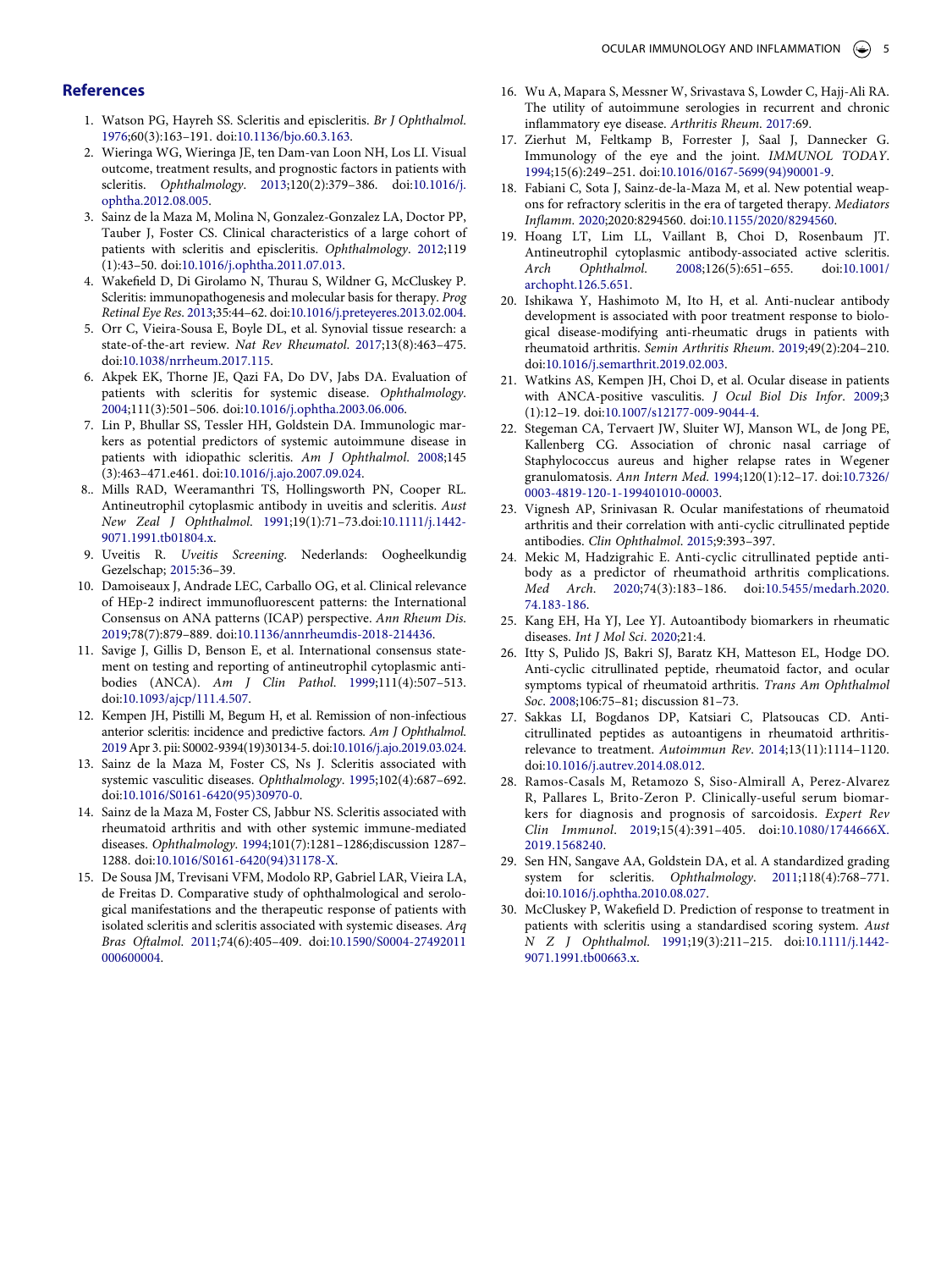|                                                                                                                                                                                                                                                                                                                                                                                                                                                                                                                                                                                                                                                            | Overall (80) <sup>c</sup> | GPA (12/80)                                    | RA (6/80)             | RPC (7/80)                                | Other systemic disease (12/80)                                                                                                    | Idiopathic (43/80) | P-value |
|------------------------------------------------------------------------------------------------------------------------------------------------------------------------------------------------------------------------------------------------------------------------------------------------------------------------------------------------------------------------------------------------------------------------------------------------------------------------------------------------------------------------------------------------------------------------------------------------------------------------------------------------------------|---------------------------|------------------------------------------------|-----------------------|-------------------------------------------|-----------------------------------------------------------------------------------------------------------------------------------|--------------------|---------|
| Age at onset (years)                                                                                                                                                                                                                                                                                                                                                                                                                                                                                                                                                                                                                                       | $51.0 \pm 16.4$           | $57.3 \pm 17.7$                                | $55.7 \pm 7.2$        | $57.7 \pm 14.2$                           | $56.4 \pm 11.9$                                                                                                                   | $46.1 \pm 17.1$    | 0.08    |
| Male                                                                                                                                                                                                                                                                                                                                                                                                                                                                                                                                                                                                                                                       | 31 (39)                   | 3(25)                                          | 1(17)                 | 4 (57)                                    | 6 (50)                                                                                                                            | 17(40)             | 0.43    |
| Caucasian                                                                                                                                                                                                                                                                                                                                                                                                                                                                                                                                                                                                                                                  | 68 (85)                   | 12(100)                                        | 5 (83)                | 4 (57)                                    | 11(92)                                                                                                                            | 36 (84)            | 0.14    |
| Laterality                                                                                                                                                                                                                                                                                                                                                                                                                                                                                                                                                                                                                                                 | 51 (64)                   | 9 (75)                                         | 5 (83)                | 4 (57)                                    | 8 (67)                                                                                                                            | 25 (58)            | 0.66    |
| Location                                                                                                                                                                                                                                                                                                                                                                                                                                                                                                                                                                                                                                                   | 42 (53)                   | 10(83)                                         | 4 (67)                | 4 (57)                                    | 3 (25)                                                                                                                            | 21 (50)            | 0.18    |
|                                                                                                                                                                                                                                                                                                                                                                                                                                                                                                                                                                                                                                                            | 11(14)                    |                                                | (0)                   |                                           | 4 (33)                                                                                                                            | 7(17)              |         |
|                                                                                                                                                                                                                                                                                                                                                                                                                                                                                                                                                                                                                                                            | $(61)$ 51                 | $\begin{matrix} 0 \\ 0 \\ 0 \\ 0 \end{matrix}$ | 2(33)                 | $0$ (0)<br>$2$ (29)<br>$1$ (14)           | 2(17)                                                                                                                             | (61)8              |         |
| Sclerouveitis<br>● Anterior<br>↑ Posterior<br>Panscleritis                                                                                                                                                                                                                                                                                                                                                                                                                                                                                                                                                                                                 | 12(15)                    | 2(17)                                          | $\overline{0}$        |                                           | 3 (25)                                                                                                                            | 6(14)              |         |
|                                                                                                                                                                                                                                                                                                                                                                                                                                                                                                                                                                                                                                                            | 38 (49)                   | 4 (40)                                         | (17)                  |                                           | 5(42)                                                                                                                             | 25 (61)            | 0.02    |
|                                                                                                                                                                                                                                                                                                                                                                                                                                                                                                                                                                                                                                                            |                           | 2(20)                                          | 1(17)                 |                                           | 1(8)                                                                                                                              | 7(17)              |         |
| Subtype<br>● Diffuse<br>● Nodular                                                                                                                                                                                                                                                                                                                                                                                                                                                                                                                                                                                                                          | $13(17)$<br>$15(20)$      | 4 (40)                                         | 4(67)                 | $\frac{3}{2}$ (43)<br>2 (29)<br>2 (29)    | 2(17)                                                                                                                             | 2(5)               |         |
| <b>Necrotizing</b>                                                                                                                                                                                                                                                                                                                                                                                                                                                                                                                                                                                                                                         |                           |                                                |                       |                                           |                                                                                                                                   |                    |         |
| Ocular complications <sup>a</sup>                                                                                                                                                                                                                                                                                                                                                                                                                                                                                                                                                                                                                          | 27 (36)                   | 4 (36)                                         | 5 (83)                | (14)                                      | 6 (50)                                                                                                                            | 11(28)             | 0.05    |
| Visual impairment (VA<0.5 at least one eye)                                                                                                                                                                                                                                                                                                                                                                                                                                                                                                                                                                                                                | 14(18)                    | 2(17)                                          | 3(50)                 | (29)                                      | 2(17)                                                                                                                             | 5(13)              | 0.24    |
|                                                                                                                                                                                                                                                                                                                                                                                                                                                                                                                                                                                                                                                            |                           | $0, 8$<br>$-1, 8$                              | $\overline{0}$        |                                           | 2(18)                                                                                                                             | 13 (33)            | 0.007   |
|                                                                                                                                                                                                                                                                                                                                                                                                                                                                                                                                                                                                                                                            | 16 (22)<br>22 (30)        |                                                | $\frac{1(17)}{5(83)}$ | $\frac{1}{3} \frac{(17)}{(50)}$<br>2 (33) | 2(18)                                                                                                                             | 15 (39)<br>11 (28) |         |
| Highest systemic treatment <sup>b</sup><br>• 1 <sup>rd</sup> line<br>• 2 <sup>nd</sup> line<br>• 3 <sup>st</sup> line                                                                                                                                                                                                                                                                                                                                                                                                                                                                                                                                      | 36 (49)                   | 11(92)                                         |                       |                                           | 7 (64)                                                                                                                            |                    |         |
| Time interval from onset scleritis to start 3 <sup>rd</sup> line therapy (months)                                                                                                                                                                                                                                                                                                                                                                                                                                                                                                                                                                          | $23.7 \pm 37.9$           | $4.0 \pm 3.7^d$                                | 41.6 $\pm$ 77.8       | $11.0 \pm 7.1$                            | $30.4 \pm 19.1$                                                                                                                   | $34.2 \pm 40.3$    | 0.02    |
| <sup>a</sup> ncludes cataract, glaucoma, cystoid macular edema, choroidal folds and effusion, papillary edema, subretinal fluid, pigment epithelial detachment, retinal detachment, peripheral ulcerative<br>1st line (non-steroidal anti-inflammatory drugs/ corticosteroids <3 months), 2nd line (disease modifying anti-rheumatic drugs/ corticosteroids >3 months), 3rd line (biologicals/ cytostatics)<br>GPA: Granulomatosis with polyangiitis; RA: Rheumatoid arthritis; RPC: Relapsing polychondritis; VA: Visual acuity<br>Surgically induced scleritis (N=1) was excluded from this analysis<br>keratitis, scleral perforation, and enucleation. |                           |                                                |                       |                                           |                                                                                                                                   |                    |         |
| disease. One case of scleritis was controlled with azathioprine alone.<br>In our cohort 11/12 patients with GPA were treated with                                                                                                                                                                                                                                                                                                                                                                                                                                                                                                                          |                           |                                                |                       |                                           | biologicals (all rituximab) of whom 6 also used DMARDS (4 azathioprine and 2 methotrexate) for some period during their course of |                    |         |

Supplementary table 1. Characteristics and treatment of patients with non-infectious scleritis by etiology **Supplementary table 1.** Characteristics and treatment of patients with non-infectious scleritis by etiology